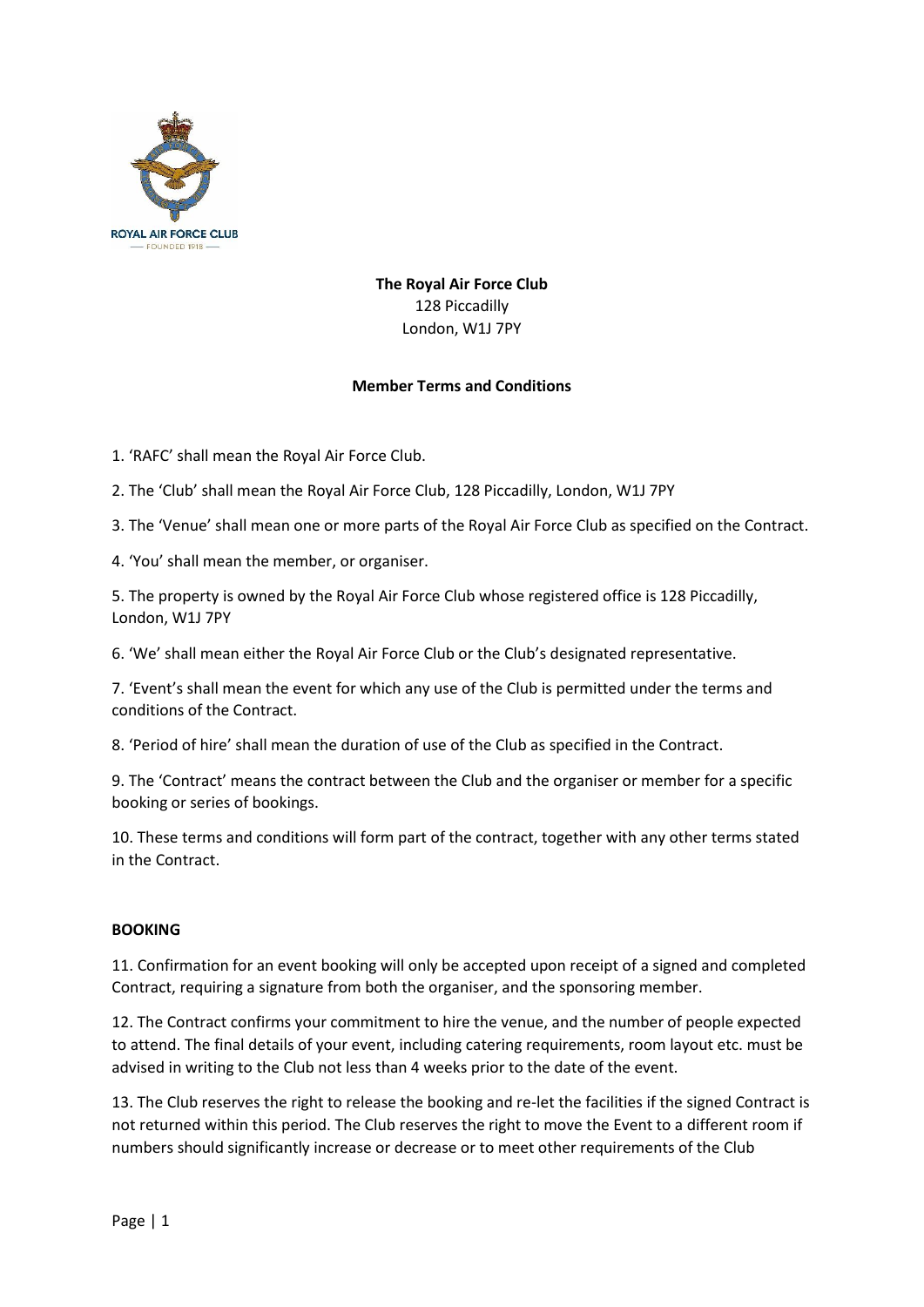14. We reserve the right at all times and without liability to cancel your booking if it is apparent that the event is of a type different from that stated in the Contract. Under such circumstances, you would still be liable for the relevant cancellation charges or costs incurred by the Club.

## **CANCELLATION BY YOU**

15. The member or organiser is liable to pay the charges indicated below should the client decide to cancel or postpone the booking.

If the cancellation is received less than:

- 6 weeks prior to the event - 25% of the estimated food cost will be payable.

- 4 weeks prior to the event - 50% of the estimated food cost will be payable.

- Less than 2 weeks prior to the event - 100% of the estimated food cost of the will be payable**.**

16. Postponement of any event is subject to the terms of cancellation. However where the Club has not incurred costs or loss of income, and the room is re-sold then no charge will be made. If the cancellation is between 6 weeks and 12 weeks prior to the event and the room cannot be re-sold then the full room hire charge will be made.

17. All cancellations must be notified to the Club in writing by the member or organiser. The date of cancellation will be determined as the date that written confirmation is received by the Club.

### **CANCELLATION BY US**

18. We may cancel your booking at any time with immediate effect, and without any liability to you, if circumstances or events outside our reasonable control prevent, delay or substantially affect our ability to fulfil our responsibilities within the agreement. Should the Club for reasons beyond its control, need to make any amendments to your booking, we reserve the right of your agents to offer an alternative choice of services or facilities, for which the Club will incur no liability or charges.

19. Circumstances or events outside our control include (without limitations):

Acts of God, Fire, Power Failures, Structural or Emergency Damage, Building Work, Refusals to Grant Licenses, Pandemics, Strikes, Lock-out or Industrial Action (whether involving our employees or a third party), the need to use the club for a National Emergency, and our belief that the Club would not be fit for use at the time of the event, or any act of omission of yours, or your agents.

20. We may also cancel the Contract if, in the opinion of the Club, any of the following situations occur:-

a) You have broken any of the terms of the Contract including the Venue terms and conditions.

b) You have failed to supply cleared funds for any payments due at the times stipulated in the Contract.

c) Circumstances occurred by holding the event gives rise to a risk of damage to the Club or its reputation.

21. If we cancel your booking in any of these circumstances, we will as far as is practical, give notice in writing to bring the Contract to an end immediately and we will refund any deposit paid by you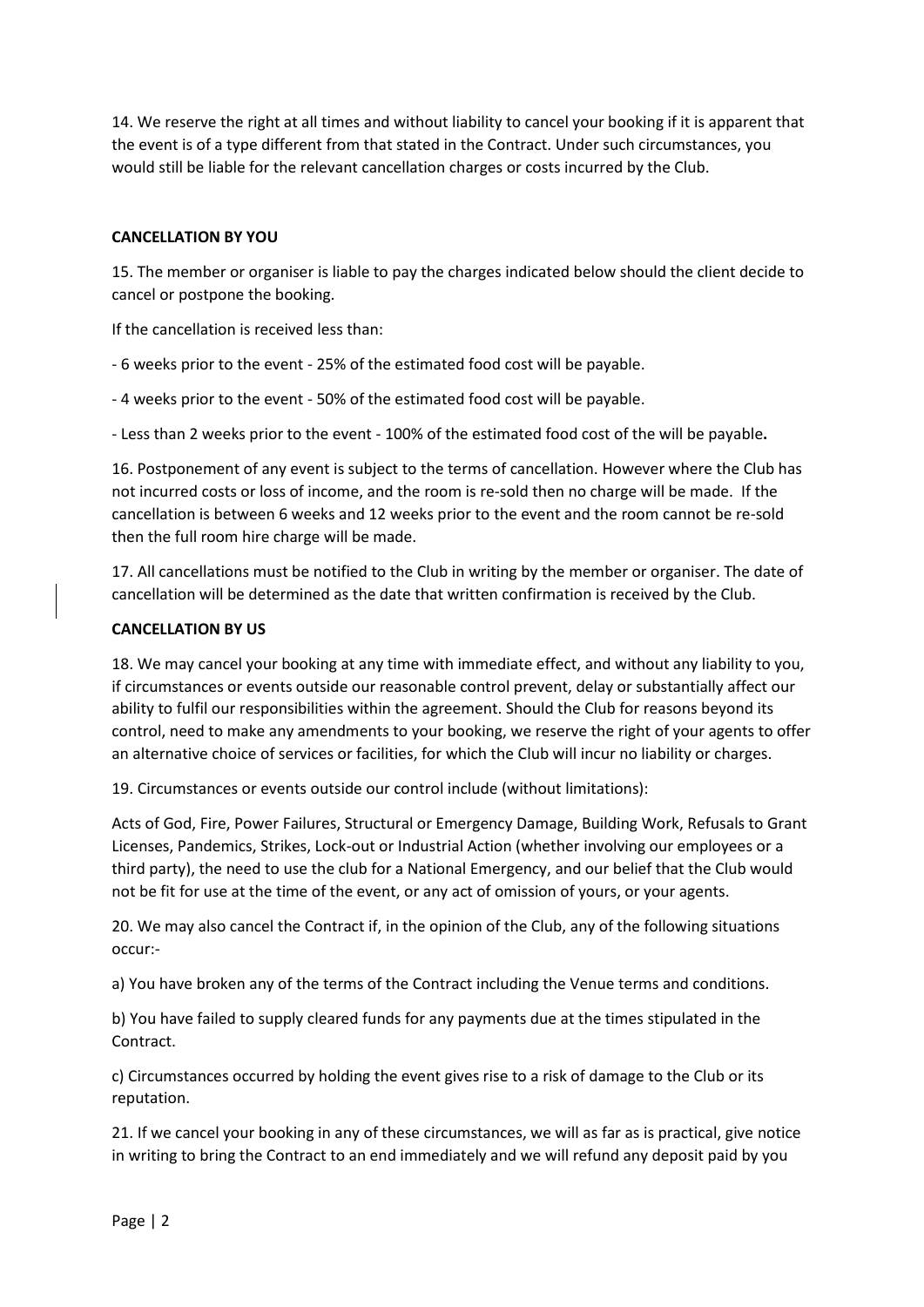unless the cancellation is related to acts as indicated in points 16, 17 and 19 above. This shall be without prejudice to any claim (by either party) which may have already arisen under the Contract.

22. The Club reserves the right to cancel or change your booking if you, are in arrears of more than 30 days on outstanding previous payments to the Club, or if the Club becomes aware of any alteration in your financial situation.

# **CHARGES**

23. The charge for hire of the venue as stated on the contract may be subject to change under the Club's pricing policy.

24. Where VAT is chargeable, it will be charged at the prevalent rate on the date of the event.

25. You will pay the costs of installation of any special equipment or fitting which may be required for the purpose of the event, and the cost of any additional staff required in connection with the operation thereof, the need for such installation having been agreed with the Club in advance.

26. If, at your request, we buy goods or services from a third party, we will charge you for all costs incurred by us, and will add a 20% handling charge. If you cancel for any reason, you must pay those costs and any handling charge in addition to any cancellation charges. Any damage to Club property made by a third party would be chargeable to the organiser or member.

27. Under the terms of the Contract, you agree to pay the full cost for restitution for any damage to any Equipment, Fixtures, Fittings, Building, Persons or the Reputation of the Club or any costs incurred, however caused by you, your guests, invitees or any other persons present on your behalf, attending or working in the Club.

28. A discretionary 10% service charge will be added to all final invoices.

29. A corkage charge will be made per bottle for any alcoholic (per standard 750ml) or non-alcoholic drinks provided by the organiser

### **SETTLEMENT**

29. After the event (or upon it being cancelled), we will invoice you for the amount due. You must pay this amount within 30 days of the invoice date. All payments should be made in Pounds Sterling.

30. You, your guests or any third party must not bring into the Club any food, or any other refreshments, unless by prior agreement.

31. Final numbers for catering must be advised to the Club in writing not less than 3 working days prior to the event. The final numbers charged will be the actual number supplied at the event, and not less than the final number that had been advised 3 working days prior to the event. If any additional meals are provided on the day, they will be charged accordingly.

32. The Club's licensee or nominated representative reserve the right, at any time or for any reason, to close down or to withdraw the supply of alcohol and associated beverages.

### **SPONSORED EVENT**

Page | 3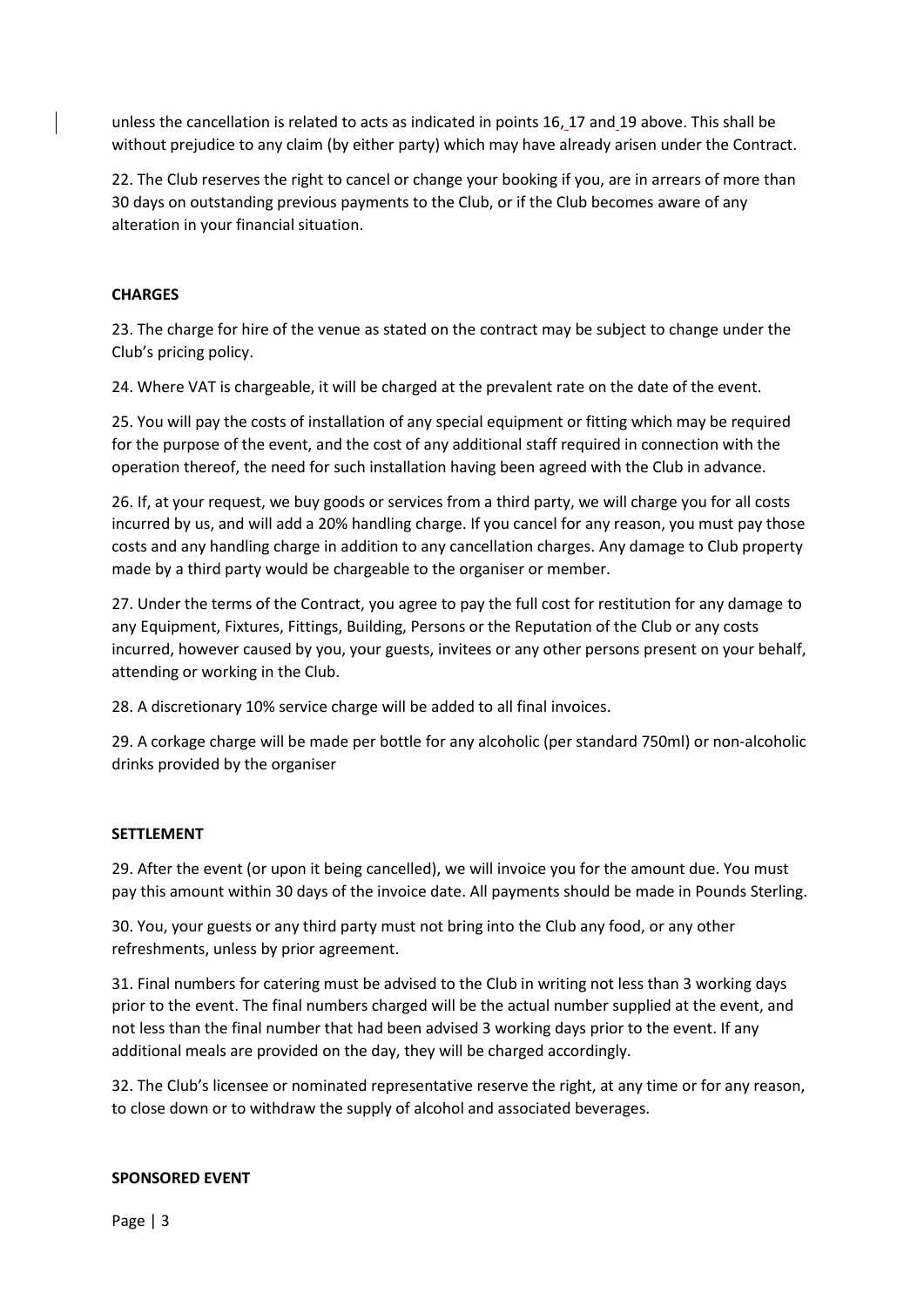33. A member can sponsor non-member events at the Club providing they attend the event. To receive member's rates, we would require the member to sign the terms and conditions relating to the event. If the Club does not receive the confirmation of the sponsorship, the Club reserves the right to apply non-member rates to the function.

34. The member is responsible for all of their guests during their time at the Club and is liable for charges those guests may incur. The sponsoring member should remain at the Club until their nonmember guests have departed the premises.

### **CLUB RULES**

35. The Club rules can be found on the Club website[: https://www.rafclub.org.uk/dress-code-club](https://www.rafclub.org.uk/dress-code-club-rules)[rules](https://www.rafclub.org.uk/dress-code-club-rules) . It is the responsibility of the member or organiser to advise guests of any relevant information in advance of the event.

### **GENERAL CONDUCT**

36. The member making the booking will ensure that all attendees of the function conduct themselves in an orderly manner without causing offence or nuisance in accordance with the directives and requirements of the Club management and in full compliance with the Club's Rules and Bye-Laws.

37. Members may only take a maximum of 10 guests into any of the members' bars, and should be mindful of other members' using these spaces. The member must remain with the group until all guests have departed the premises.

38. The member or organiser should not share any material online, or whilst at the Club in relation to the event which could harm the reputation of the Club.

### **CHILDREN**

39. Children of all ages are welcome at the Royal Air Force Club. Children are the responsibility of the parent/guardian and must be under adult supervision at all times.

#### **PETS**

40. No animals are permitted in the Club except for guide dogs.

#### **ACCESSIBILITY**

41. The accessible entrance into the Club is accessible from 6 Old Park Lane, W1K 6QR.

The Conference & Events team must be informed of any guests using this entrance in advance of the function. Please note, the lift to the lower ground floor is only suitable for collapsible wheelchair